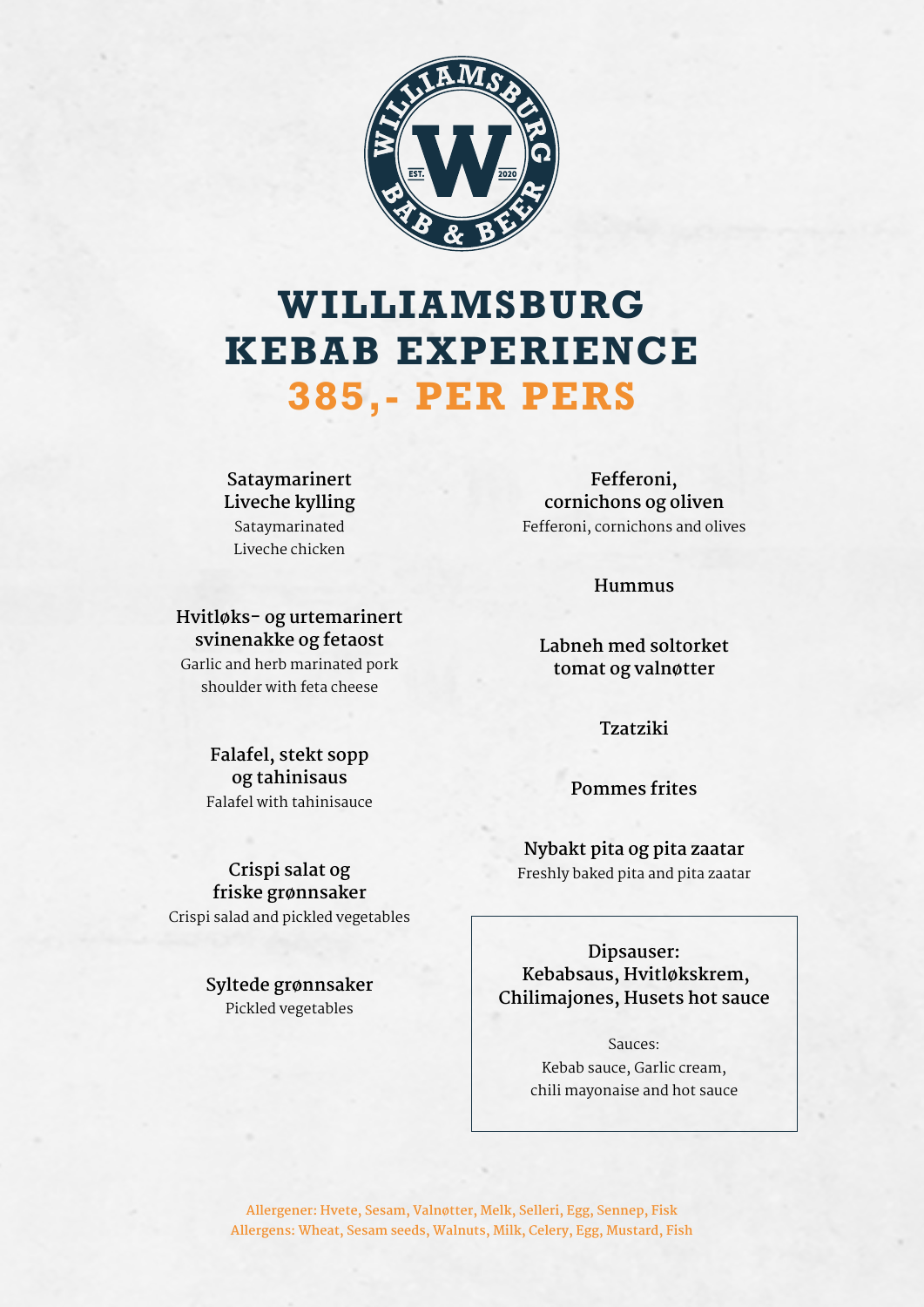

## **STOR SHARING 625,- PER PERS**

**Entrecote med selleripure, ristet sopp og cafe de Paris smør**  Ribeye steak with roasted mushrooms and café de Paris butter

> **Røkt brisket med coleslaw og chili majones** Smoked brisket with coleslaw and chili mayonnaise

## **Friterte Liveche kyllingvinger med koreansk BBQ, jalapenos og koriander**

Fried Liveche chicken wings with korean bbq sauce, jalapenos and cilantro

## **Ovnsbakt ørret med tomatillo-salsa verde**

Oven baked trout with tomatillo- salsa verde

## **Gnocchi med ramsløk, asparges edamamebønner og parmesan**

Gnocchi with wild garlic, asparagus, edamame beans and parmesan

## **Salat med vårløk, agurk, reddik, tomat, mynte, granateple og mynte-vinegrett.**

Salad with scallions, cucumber, radish, tomato, pomegranate and mint-vinaigrette

**Falafel og tahinisaus**  Falaffel with tahini sauce

**Fefferoni, cornichons og oliven**  Fefferoni, cornichons and olives

### **Hummus**

**Labneh med soltørket tomat og valnøtter**  Labneh with sun-dried tomato and walnuts

## **Brava poteter med**

**chili, sitron og aioli.**  Roasted brava potatoes with chili, lemon and aioli

## **Nybakt pita med zaatar**

Freshly baked pita zaatar

#### **Dessert:**

## **Jordbær cheesecake med jordbærsaus og friske jordbær marinert I lime og mynte.**

Strawberry cheesecake with strawberry coulis and fresh berries marinated with lime and mint. **(M, E, Hv, B)**

**Allergener: Hvete, Sesam, Valnøtter, Melk, Selleri, Egg, Sennep, Fisk Allergens: Wheat, Sesam seeds, Walnuts, Milk, Celery, Egg, Mustard, Fish**